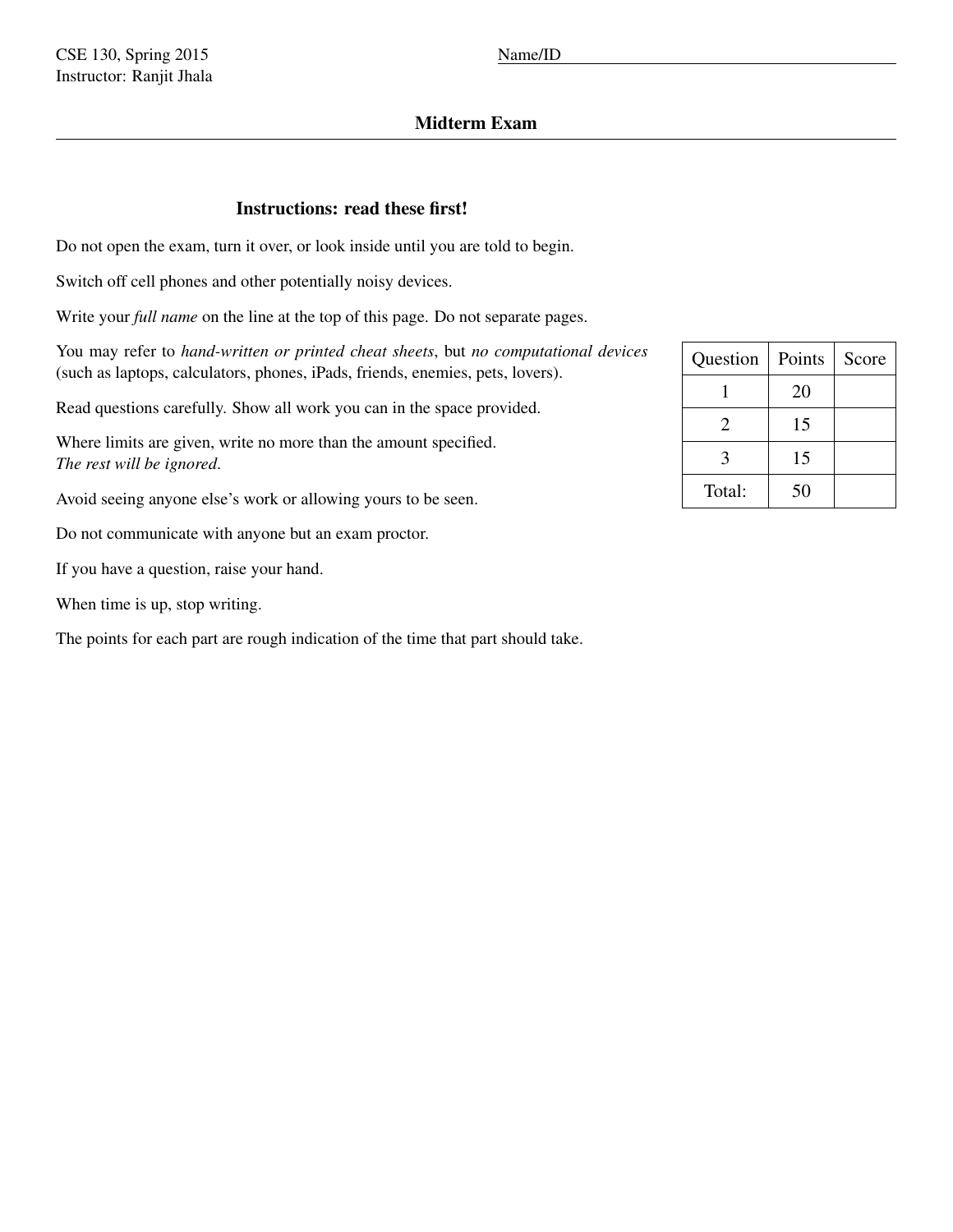- 1. [20 points] For each of the following OCaml programs, write down the Value of the given variable, or circle Error if you think there is a type or run-time error.
	- (a)  $[5 \text{ points}]$

```
let ans =
 let x = 0 in
 let a1 = let x = 1 in
         fun y z \rightarrow [x;y;z]
 in
 let a2 = 1et x = 100 in
        a1 x
 in
 a2 x
```
### Error Value ans =

The next two parts share the following type and function definition:

```
type 'a tree = Leaf
                  | Node of 'a * 'a tree * 'a tree
     let rec fold f b t = match t with
       | Leaf - b
       | Node (x, l, r) \rightarrow f x (fold f b l) (fold f b r)
    let t0 = Node ("cat"
                    , Node ("dog" , Leaf, Leaf)
                    , Node ("hippo", Leaf, Leaf))
(b) [4 points]
     let ans =
       let f = (fun - vl vr \rightarrow 1 + vl + vr) in
       fold f 0 t
```

```
Error Value ans =
```

```
(c) [4 points]
     let ans =
       let f = (fun x vl vr \rightarrow vl \hat{x} v'fold f "" t0
```
Error Value ans =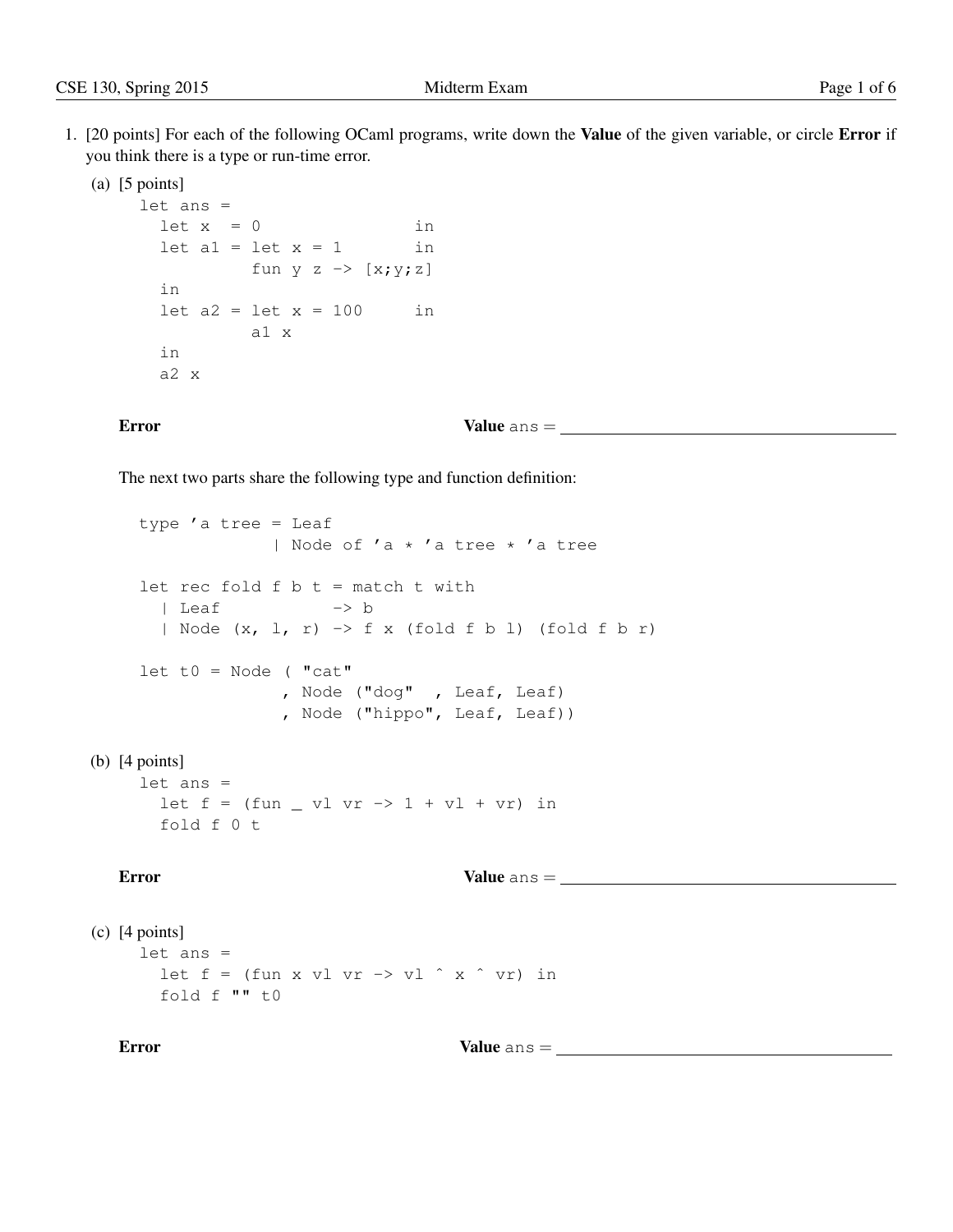The next two parts share the following type and function definition:

```
type 'a option = None | Some of 'a
let rec find f xs = match xs with
 | [] -> None
 | (x::xs') \rightarrow if f x then
                  Some x
                else
                  find f xs'
```
let xs0 = [2;4;8;16;32]

```
(d) [4 points]
     let ans = let f x = x > 10 in
               find f xs0
```
Error Value ans =

```
(e) [3 points]
     let ans = let f(x) = (x \mod 2) = 1 in
                find f xs0
```
Error Value ans =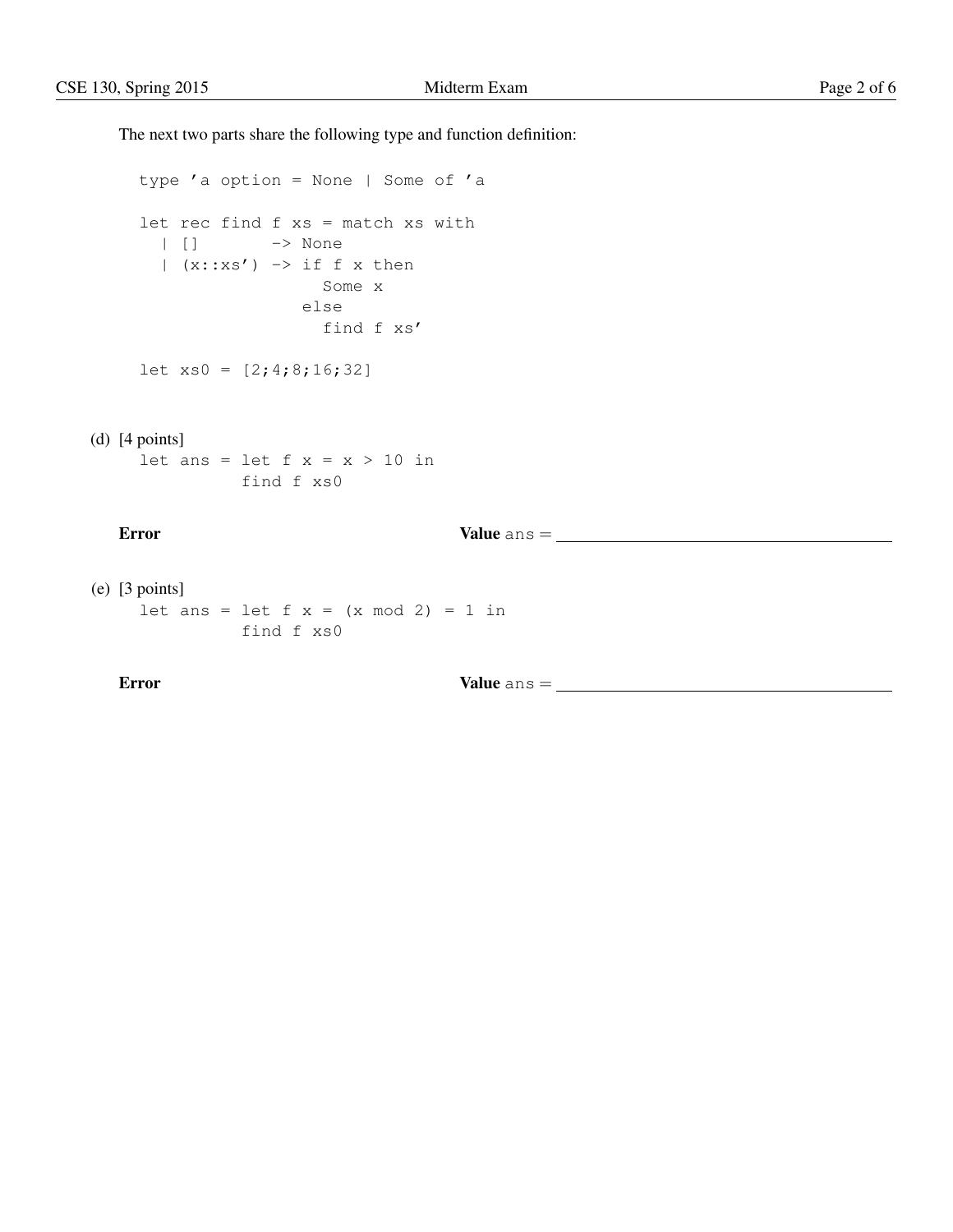### 2. [15 points]

For this problem, you will write some functions that: use Ocaml's *lists* to implement a *Set* API. We will *represent sets of values of type* 'a by using lists.

```
type 'a set = Set of 'a list
```
(a) [2 points] First, implement a function

val empty : 'a set

by filling in the definition below

 $let empty = 2$ 

(b) [5 points] Write a function

val member : 'a -> 'a set -> bool

such that member  $x$  s returns true if  $x$  is in the set corresponding to s and false otherwise.

let member  $x s =$  match s with | -> | ->

(c) [3 points] Write a function

val add :  $'a \rightarrow 'a$  set  $\rightarrow 'a$  set

such that add x s returns a set which has all the elements of s *and also* the element x.

let add  $x s =$  match s with

| ->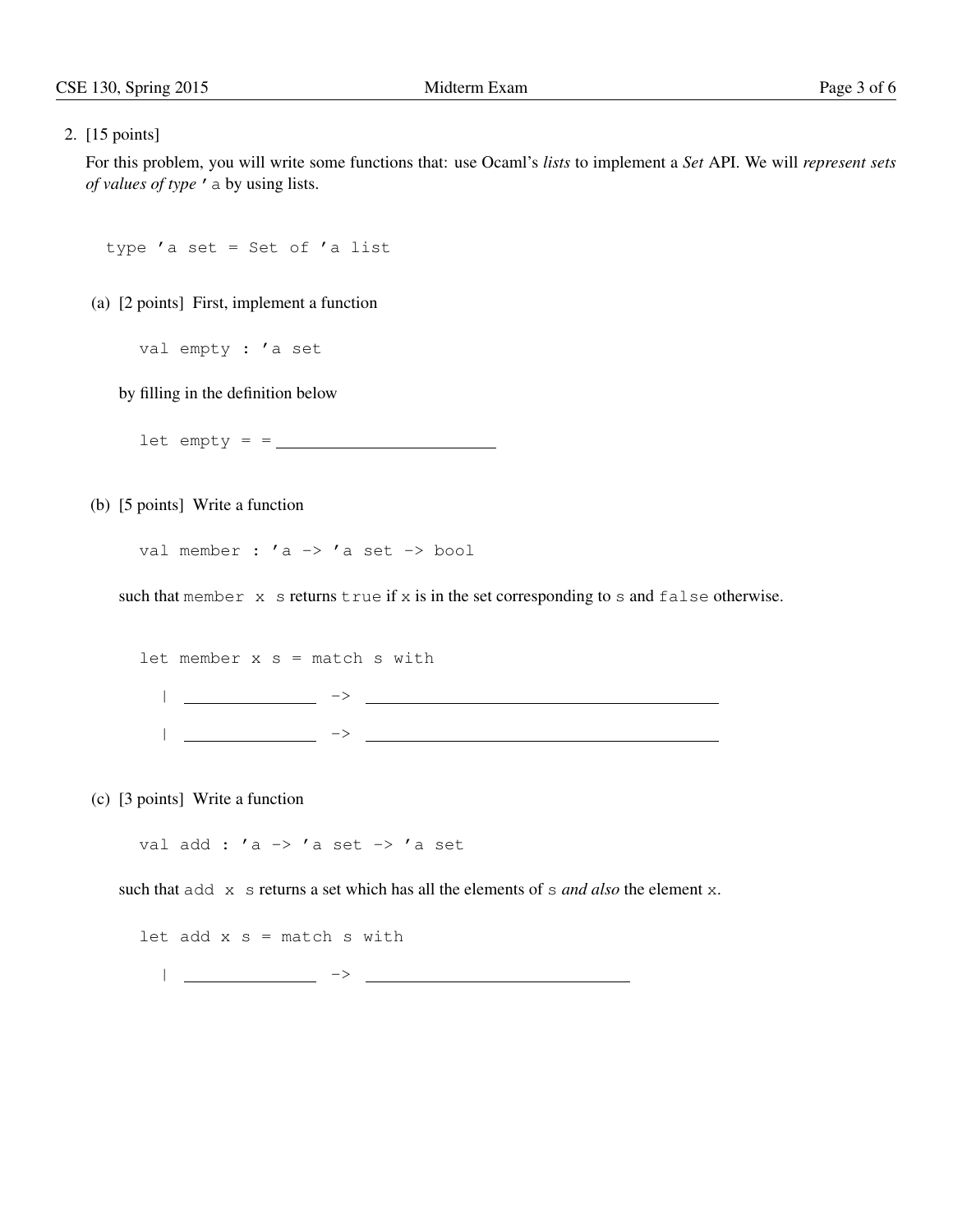We can use add to obtain a function

val union : 'a set -> 'a set -> 'a set

such that union s1 s2 returns a new set which has all the elements of s1 *and also* the elements of s2.

```
let union s1 s2 = match s2 with
 | Set x2s -> List.fold_left (fun s x -> add x s) s1 x2s
```
(d) [5 points] Finally, write a function

val del : 'a -> 'a set -> 'a set

such that del x s contains all the elements of s *except* the element x. **Hint:** Use List.filter.

```
let del x s = match s with
  | ->
                         <u> 1980 - Johann Barbara, martxa alemaniar a</u>
```
When you are done, you should see the following behavior at the Ocaml prompt:

```
# let s0 = \text{empty} ;;
\# (mem 1 s0, mem 2 s0);
- : bool * bool = (false, false)
# let s1 = add 1 s0;
# (mem 1 s1, mem 2 s1);
- : bool * bool = (true, false)
# let s2 = add 2 s1;
# (mem 1 s2, mem 2 s2) ;;
- : bool * bool = (true, true)
# let s3 = union s1 s2 ;;
# (mem 1 s3, mem 2 s3) ;;
- : bool * bool = (true, true)
# let s4 = del 1 s3 ;# (mem 1 s4, mem 2 s4) ;;
- : bool * bool = (false, true)
```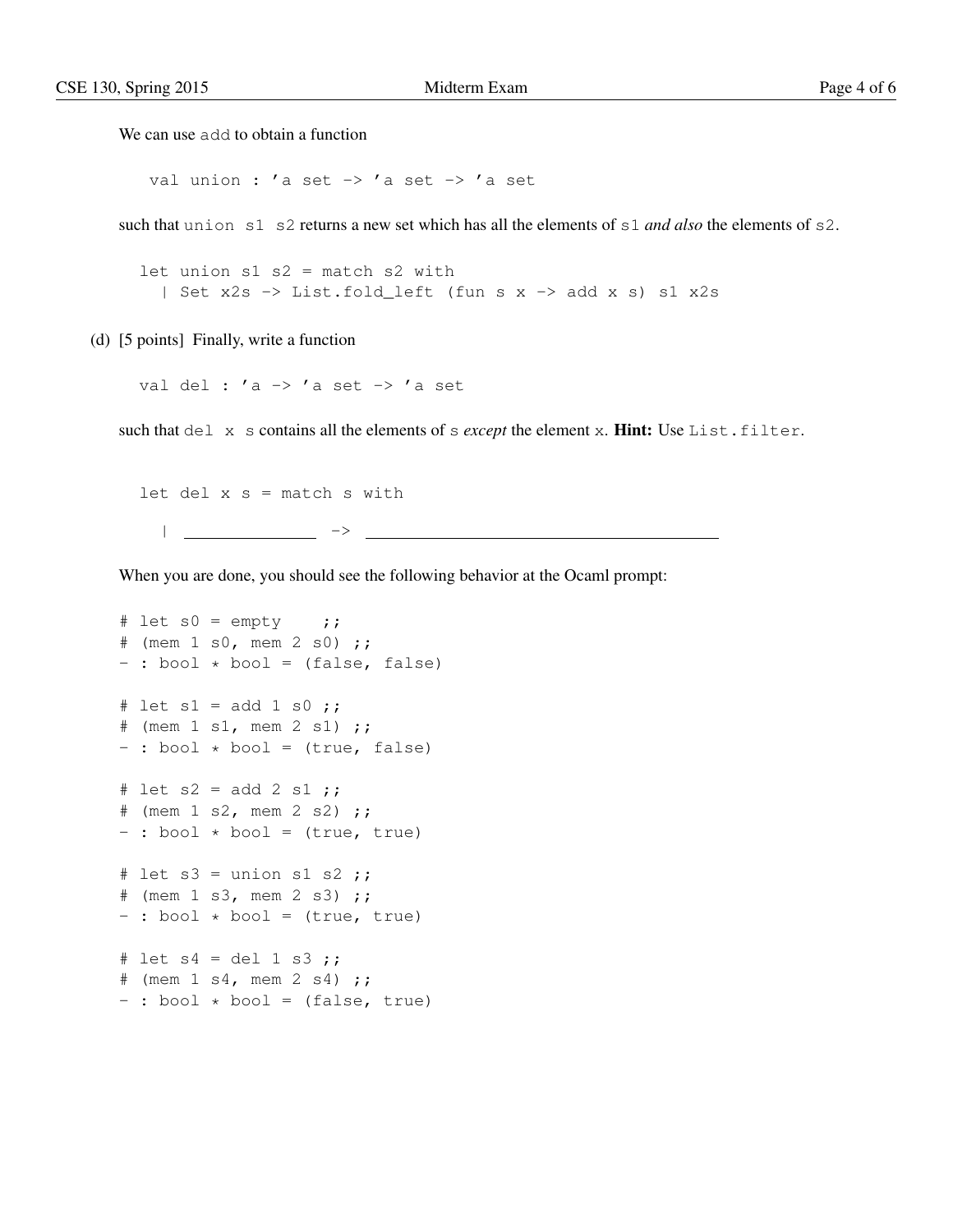## 3. [15 points]

Consider the following *small subset* of NanoML:

```
type binop = Plus
type expr = Const of int
          | Var of string
          | Bin of expr * binop * expr
          | Let of string * expr * expr
           | App of expr * expr
           | Fun of string * expr
```
Well-formed Expressions: The following expressions e1, e2, e3 are *good* in that all the variables that are *used* are defined i.e. *bound* in the expression:

```
(* e1 === 1 + 2 *)let e1 = Bin (Const 1, Plus, Const 2)
(* e2 == let x = 1 inlet y = 2 in
          x + y *)
let e2 = Let ("x", Const 1,
         Let ("y", Const 2,
         Bin (Var "x", Plus, Var "y")))
(* e3 == let x = 10 in(fun y \rightarrow x + y) x *)
let e3 = Let ("x", Const 10,
         App (Fun ("y", Plus (Var "x", Plus, Var "y"))
             , Var "x"))
```
**III-formed Expressions:** However, the following expressions  $e_1$ ',  $e_2$ ' and  $e_3$ ' are *bad* because they contain undefined (or "unbound" variables). That is, if you try to evaluate them in an *empty* environment (i.e. run  $\infty$ al ([],  $\in$ )) you will get a "variable not bound" error:

```
(* e1' == 1 + x *)let e1' = Bin (Const 1, Plus, Var "x")
(* e2' == let y = 2 inx + y *)
let e2' = Let (\sqrt[n]{\cdot}, Const 2,
          Bin (Var "x", Plus, Var "y"))
```